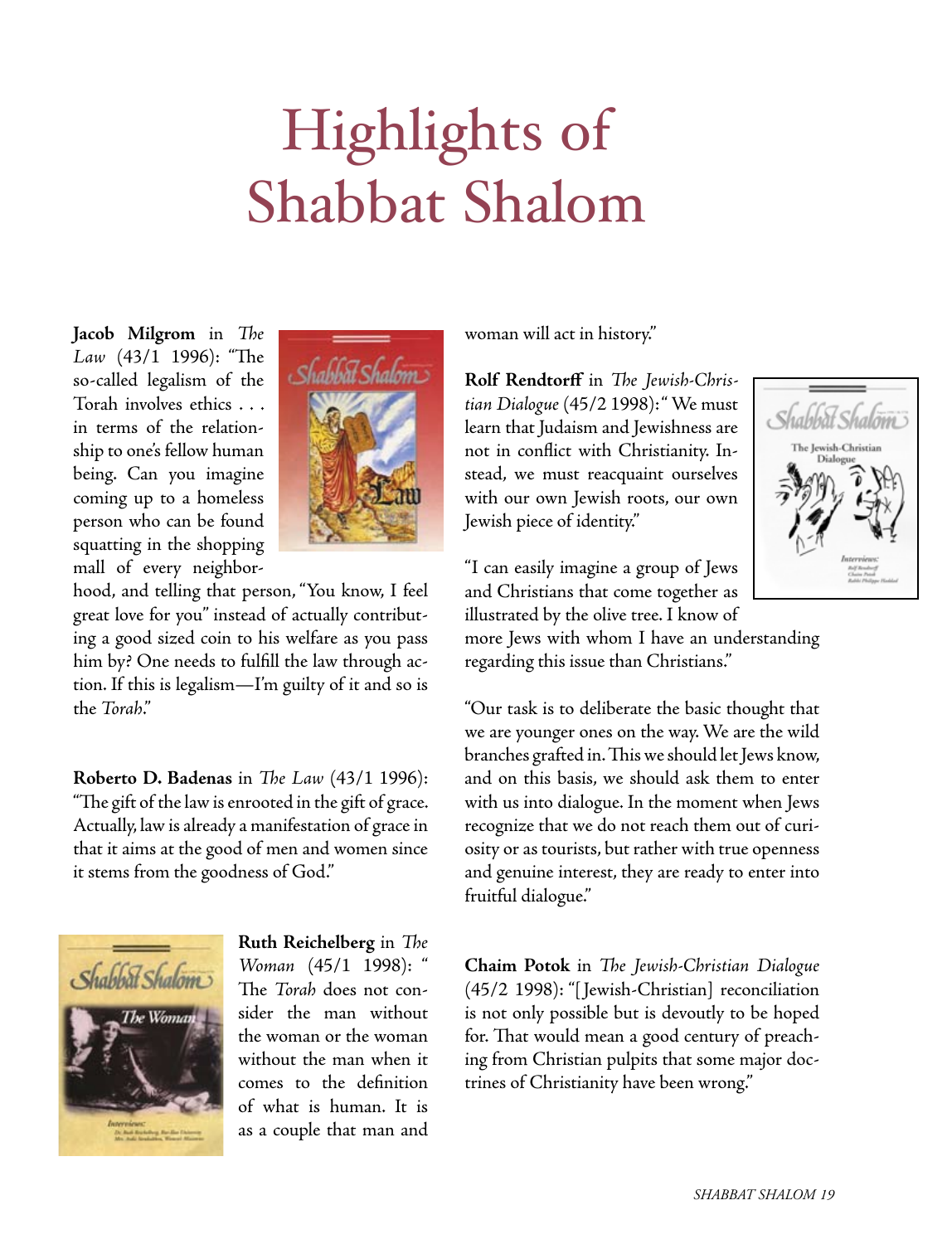

**Elie Wiesel** in *Peace* (48/1 2001): " Peace is, first of all hope. Peace is rare in history. Usually, peace is a kind of preparation for war. Our true peace is the peace we carry within ourselves. It starts with us. It starts within us. And if it is real, true, it blossoms. Of course, there is a peace, a realistic, pragmatic definition of peace: that there be no war is enough; when people are not killing

each other, it's peace; when children are not being bombed, it's peace; when women are not raped, that is somehow, peace. But that is not peace with a capital P. Peace with a capital P would almost have to be a messianic Peace, meaning that there would not even be a desire for war. It is not fear which stops us. It is desire which transcends us. We have to strive for Peace, otherwise, it is not even war, but indifference which overtakes us."



**Rabbi David Rosen** in *Israel and the Church* (48/2 2001): "A Christian cannot seriously define himself or herself without reference to Judaism because Judaism is at the very roots of his or her identity, of the central figure of Christian faith."

"While it's relatively easy now for Christians to discover their Jewish roots and to develop a positive rela-

tionship with Judaism, it is still very difficult for the majority of Jews to relate openly and without the prejudice of historical experience towards Christianity, let alone to rediscover the historical Jesus of Nazareth."

"For Jewish history, for Jewish collective experience, Christianity is not the religion of love. We experienced it as a religion of violence. We did not experience the name of Jesus as a name of love; we did not experience the cross as a symbol of love—these we experienced as weapons used to beat us over the head."



**Rabbi Shmuley Boteach** in *Sexuality* (49/1 2002): "Judaism celebrates and hallows, sanctifies and consecrates sexuality unlike the other religious traditions that are fearful of sexuality—they feel it's a fire that burns out of control, that makes people go into directions

they do not want, it's anti-cerebral, anti-intellectual, it's too carnal, too physical. . . . the Jewish approach [is] that sexuality is actually not just something to be tolerated, not just something to produce children, but actually something that is holy."



**Marvin R. Wilson** in *Abraham* (50/1 2003): "Abraham's life is that of a representative character; he serves as a model of one "whose faith and actions were working together" ( James 2:22). The Psalms succinctly characterize Abraham in three words: "the Lord's

servant." Regrettably, the church has often related to the Jew with an arrogant attitude; it must change its ways and seek to emulate the servantlike actions of father Abraham. . . . To have a servant's heart is to be willing like father Abraham to care for those different from us. I believe if we